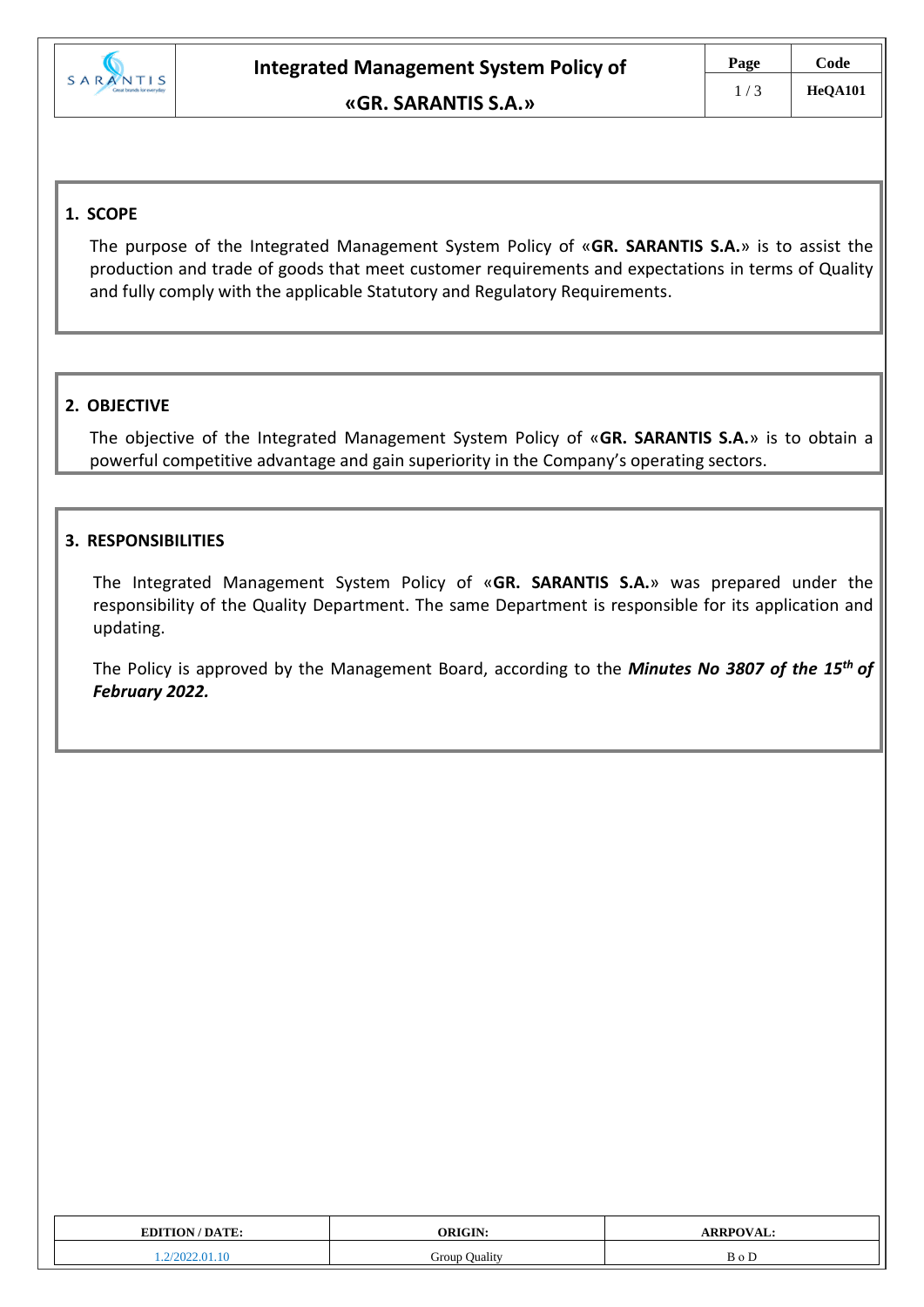

## **4. COMMITMENT STATEMENTS**

**SARANTIS GROUP** is one of the leading consumer product companies, which is active in the sectors of fragrances & cosmetics, personal care products, health & care products, as well as household products.

**«GR. SARANTIS S.A.»** takes all possible protective measures and conducts all necessary quality controls on the produced and marketed goods, in order to assure health and safety to the consumer.

High hygiene standards and strict quality controls are applied at each stage of the production process.

The Company collects and archives all necessary documents, accompanying the raw and packaging materials which are used in the production process, required by internal procedures and/or legal framework.

The applied Integrated Management System has been designed and installed in order to meet the requirements of the **international standards ISO 9001, FSSC 22000, ISO 13485, ISO 22716, ISO 50001 & ISO 45001** with specific emphasis on the following:

- $\checkmark$  To focus on customer satisfaction, effective handling of customer complaints and continuous communication with them, so that the Company constantly gains customers' trust.
- $\checkmark$  To maintain communication channels between suppliers and the Company.
- $\checkmark$  To commit to the continual improvement of the Company's energy performance.
- $\checkmark$  To comply with the applicable statutory and regulatory requirements.
- $\checkmark$  To commit to the implementation of all appropriate health & safety measures, in order to create a healthy and safe work environment and prevent occupational accidents and diseases.
- $\checkmark$  To commit to the elimination of occupational health & safety risks and the minimization of hazards in workplaces.
- $\checkmark$  To commit to the consultation and participation of employees and their representatives, regarding occupational health & safety issues.
- $\checkmark$  To apply the appropriate measures of hygiene & safety, to ensure the quality of produced and traded products and to control the energy performance, throughout the entire supply chain, so as to assure that products fully comply with the requirements of the national and european legislation and the regulations deriving from them.

| <b>EDITION/DATE:</b> | ORICIN        | $P_{\mathbf{D}}$ |
|----------------------|---------------|------------------|
| 2022.01.10           | Group Quality |                  |